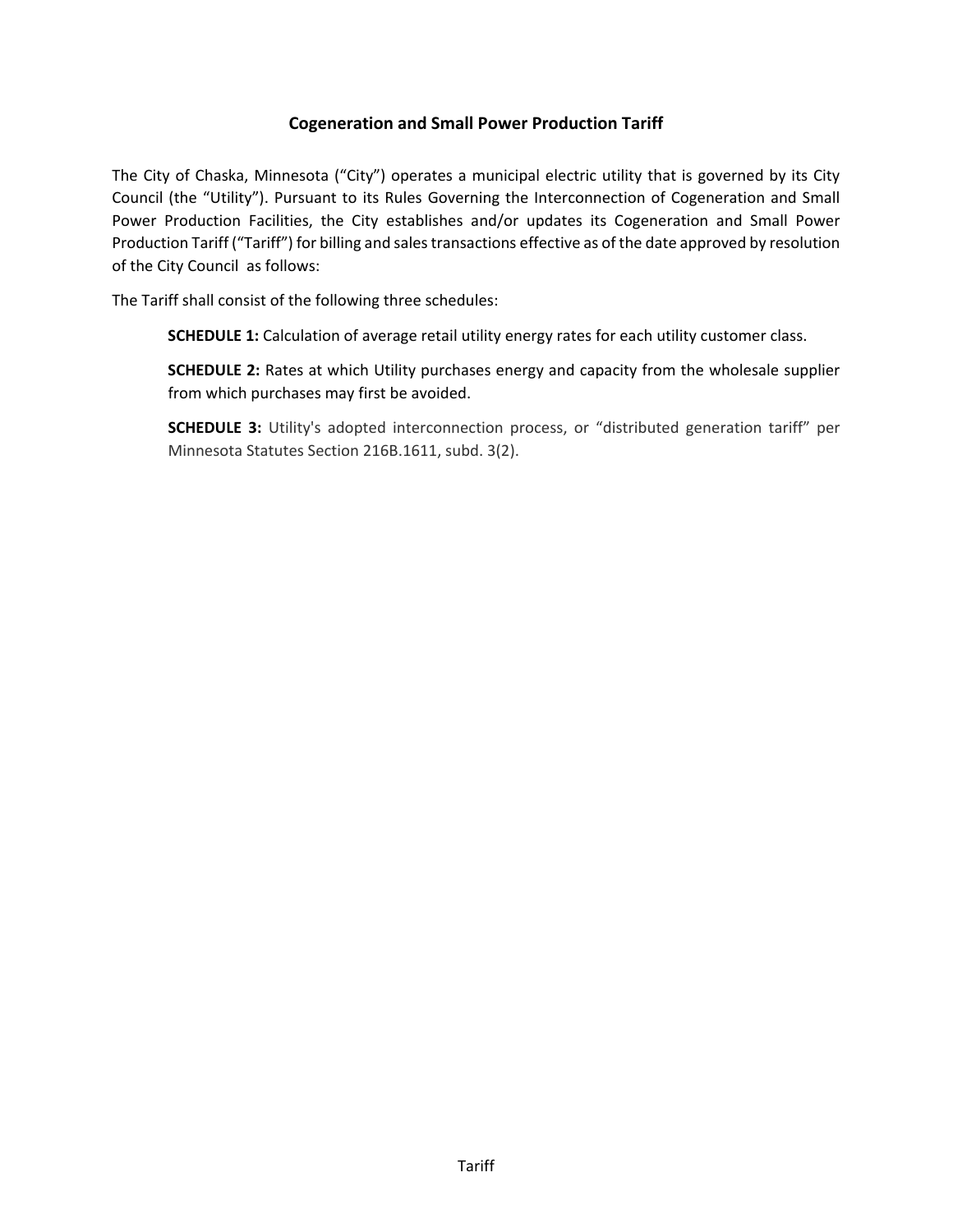### **Schedule 1**

## **Average Retail Utility Energy Rates**

Available to any Qualifying Facility of less than 40 kW capacity that does not select either Roll Over Credits, Simultaneous Purchase and Sale Billing or Time of Day rates.

Utility shall bill Qualifying Facilities for any excess of energy supplied by Utility above energy supplied by the Qualifying Facility during each billing period according to Utility's applicable rate schedule. Utility shall pay the customer for the energy generated by the Qualifying Facility that exceeds that supplied by Utility during a billing period at the "average retail utility energy rate." "Average retail utility energy rate" means, for any class of utility customer, the quotient of the total annual class revenue from sales of electricity minus the annual revenue resulting from fixed charges, divided by the annual class kilowatt‐hour sales. Data from the most recent 12‐month period available as of January 24, 2022, shall be used in the computation.

"Average retail utility energy rates" are as follows:

| <b>Customer Class</b> | Average Retail             |
|-----------------------|----------------------------|
|                       | <b>Utility Energy Rate</b> |
| Residential           | \$0.12901                  |
| Commercial            | \$0.07880                  |
| Industrial            | \$0.11135                  |
| Right of Way          | 5%                         |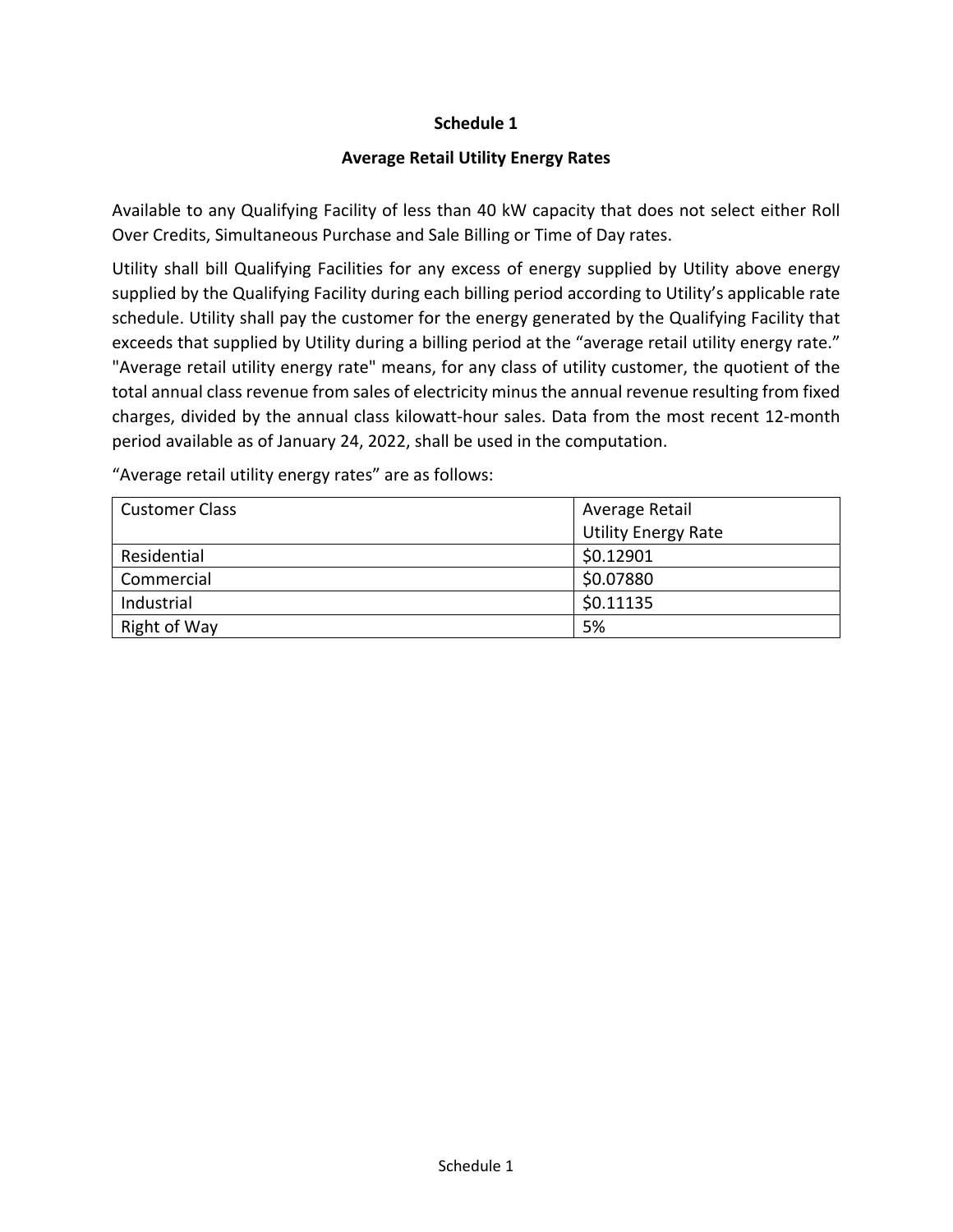## **Schedule 2**

### **Wholesale Supply Rates**

 A "non‐generating utility" must list the rates at which it purchases energy and capacity. If the utility has more than one wholesale supplier, the rates listed are of that supplier from which purchases may first be avoided.

Utility purchases energy and capacity from Minnesota Municipal Power Agency. During the 12 full months preceding January 24, 2022, the average energy rate paid by Utility was \$0.05868 per kilowatt-hour. The average capacity rate paid by Utility was \$0.02121 per kilowatt-hour.

These rates are used to calculate Utility's "avoided costs" for purposes of calculating compensation to customers whose Qualifying Facilities are not eligible for compensation at Utility's average retail utility energy rate or who elect compensation at another rate.